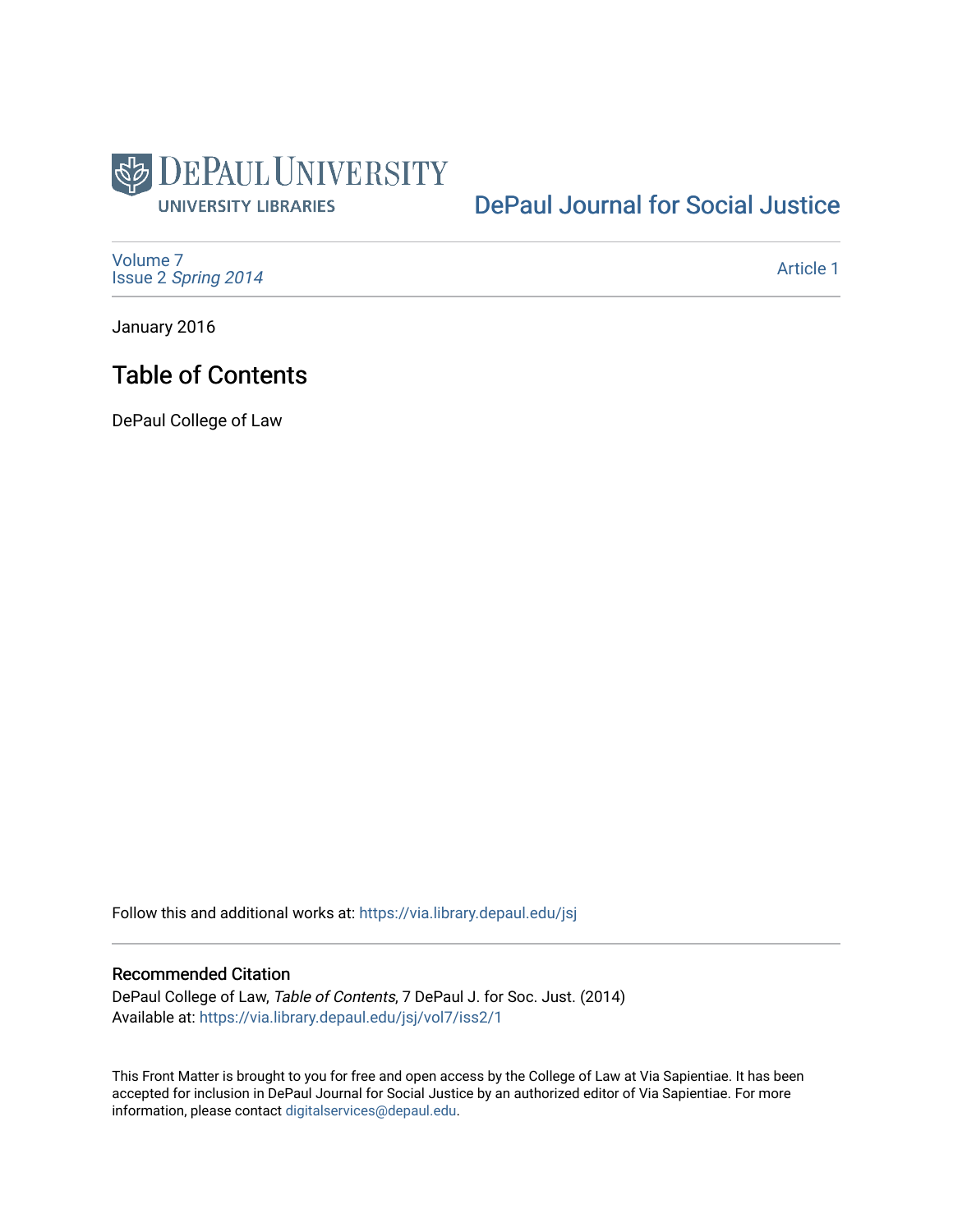DePaul Journal for Social Justice

Volume 7 Spring 2014 Number 2

## **CONTENTS**

| A "HOLOCAUST IN SLOW MOTION?"<br><b>AMERICA'S MASS INCARCERATION</b><br>AND THE ROLE OF DISCRETION  Mark Osler 117<br>and Judge Mark W. Bennett               |            |
|---------------------------------------------------------------------------------------------------------------------------------------------------------------|------------|
| TEETH IN THE TIGER: ORGANIZATIONAL<br>STANDING AS A CRITICAL COMPONENT<br>OF FAIR HOUSING ACT ENFORCEMENT  Melissa Rothstein<br>and Megan K. Whyte de Vasquez | 179        |
| RESTORATIVE JUSTICE AND SCHOOL CLOSURES:<br>RECOMMENDATIONS FOR FACILITATING COMMUNITY<br><b>REPAIR AFTER NEIGHBORHOOD INSTITUTIONS</b>                       | <b>205</b> |
| A WOLF IN SHEEPS CLOTHING:<br>CHICAGO PUBLIC SCHOOLS' DISGUISED<br>"For Cause" Termination and the<br>DUE PROCESS IMPLICATIONS  Shankar Ramamurthy            | 235        |
| CHICAGO PRIZE HOOPS: GUIDING AT-RISK<br>YOUTH TO BUILD STRONGER COMMUNITIES  Roberto Hernandez<br>and Kimberly Rios                                           | - 271      |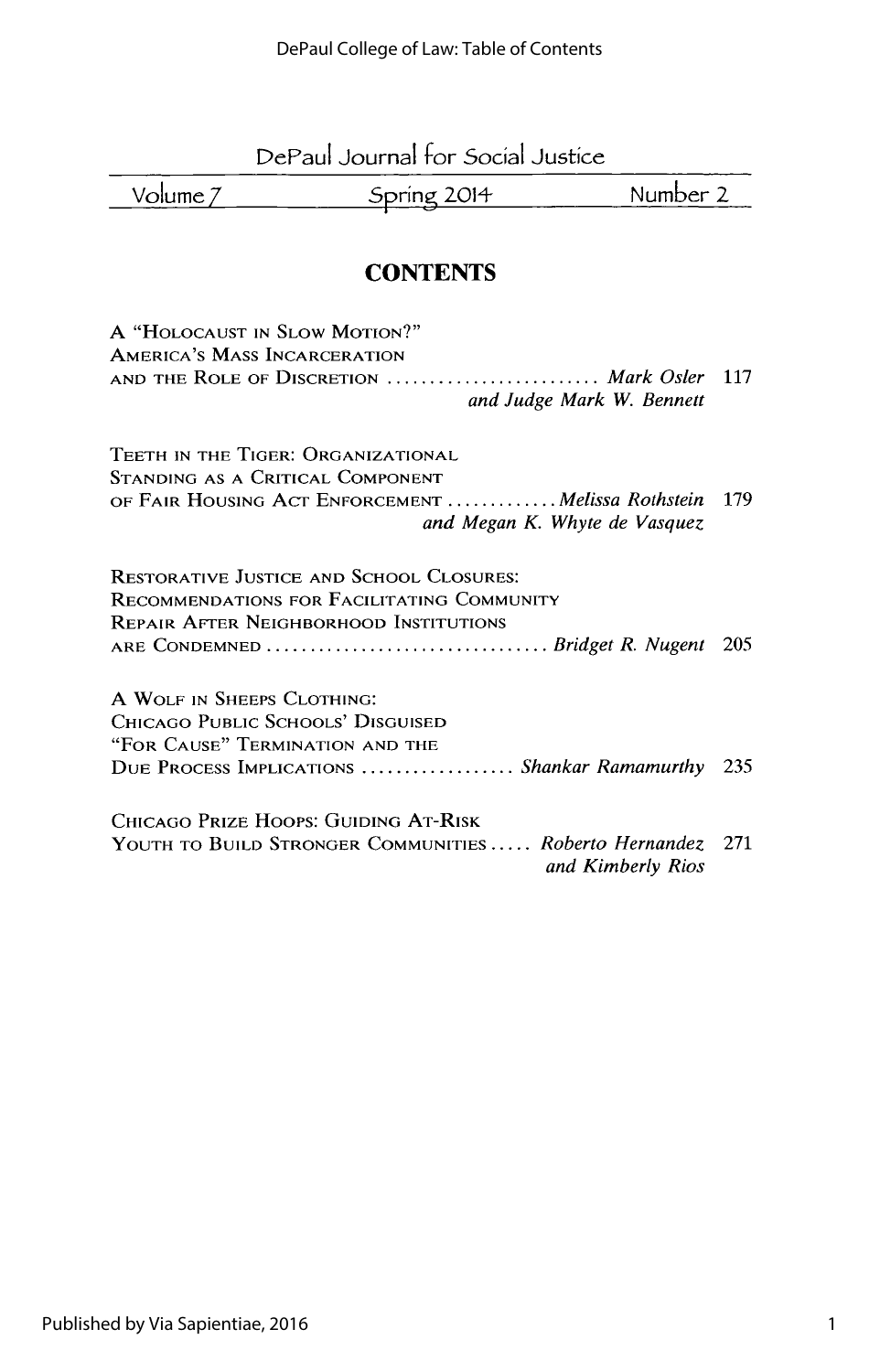The *DePaul Journal for Social Justice* **(ISSN 2151-3090)** promotes discussion of policy issues, encourages submissions of interdisciplinary work and expands student opportunities for learning. The discussions offer legal professionals, practitioners, community-based leaders, academics and students, the opportunity to voice their concerns, share their unique experiences, offer radical viewpoints and propose solutions. These Journal articles reflect the experiences of the authors and the thought-provoking commentaries inspire readers. The Journal explores alternative publication formats and expands content options to broaden access and better engage readers.

The *DePaul Journal for Social Justice* welcomes the submission of articles written **by** admitted practitioners and other professionals, students and academics at universities. Submissions for publication in the *DePaul Journal for Social Justice* are accepted on a rolling basis through Espresso, http://law.bepress.com/expresso/. The editorial board, on recommendation of peer reviewers and with the advice of the Journal membership, selects content **by** majority vote.

Manuscripts submitted for publication in the *DePaul Journal for Social Justice must* be typed and double spaced with footnotes appended to the main body of the article. Send manuscripts to the editorial offices at **25 E.** Jackson Boulevard, Chicago, Illinois **60604-2287.**

Citations must conform to *The Bluebook: A Uniform System of Citation (Columbia Law Review Ass'n et al. eds. 18th* ed. **2005).**

Although the *DePaul Journal for Social Justice* gives great deference to an author's work, the Journal retains the right to determine the final published form of all articles.

The opinions expressed in the articles are those of the various authors. Except as otherwise provided, *DePaul Journal for Social Justice* permits any individual or organization to photocopy any article or other piece in this publication, provided that: **(1)** copies are distributed at or below cost; (2) the author and Journal are prominently identified on the first page; **(3)** proper notice of copyright is affixed to each copy; and (4) all other applicable laws and regulations are followed. *DePaul Journal for Social Justice* reserves all other rights. Cite as **7** DePaul **J.** for Soc. Just.

*DePaul Journal for Social Justice* is a biannual publication created with support **by** DePaul University College of Law and the Center for Public Interest Law, **25 E.** Jackson Boulevard, Chicago, Illinois **60604-2287.** POSTMASTER: send change of address notice to *DePaul Journal for Social Justice,* **25** East Jackson Boulevard, Chicago, Illinois, **60604-2287.** Journal subscriptions are **\$30** for the general legal community and **\$15** for students, public interest attorneys and **501** (c) **(3)** organizations.

> Copyright **@** 2014 DePaul University **All** Rights Reserved DePaul Journal for Social Justice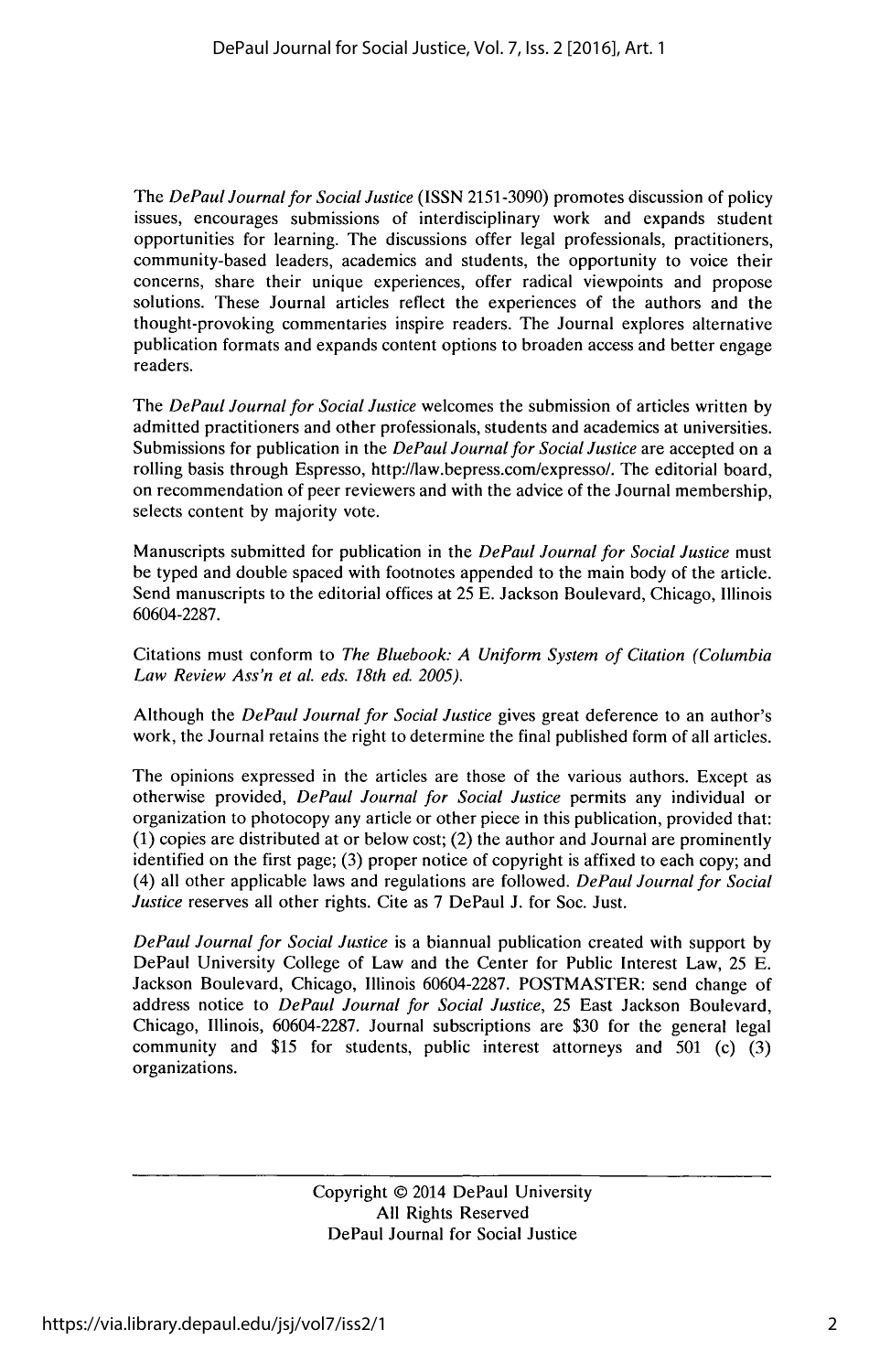DePaul Journal for Social Justice

Volume 7 **Spring 2014** Number 2

### **Editorial Board**

**JAVIER** CASTRO *Editor-in-Chief*

**FRANCESCA** NOYES *Business Editor*

CHARLES **MASON KLEIN III** *Acquisitions and Articles Selection Editor*

> **COURTNEY MORSO** *Articles Editor*

**JOSEPH CINDRIC** *Citations Editor*

### **Research Staff**

RENITA WARD **JORDAN** MALKA **SAMANTHA MOUNTFORD ELILA CIVELLI TEHNIAT ZAMAN** OMOYENI M. **ADETOLA**

CHRISTOPHER KOKOTILO **HANNAH SCRUTON JACKIE PESENKO MAURA K.** MITCHELL CORTNEY REDMAN

### **Faculty and Staff Advisory Board**

LEONARD **CAVISE SUSAN** COMPERNOLLE GEOFFREY **HEEREN Tom JUDGE GIL LENZ** WAYNE LEWIS **SHAYE LOUGHLIN ALLISON ORTLIEB MARTHA PAGGLIARI MICHAEL WILSON**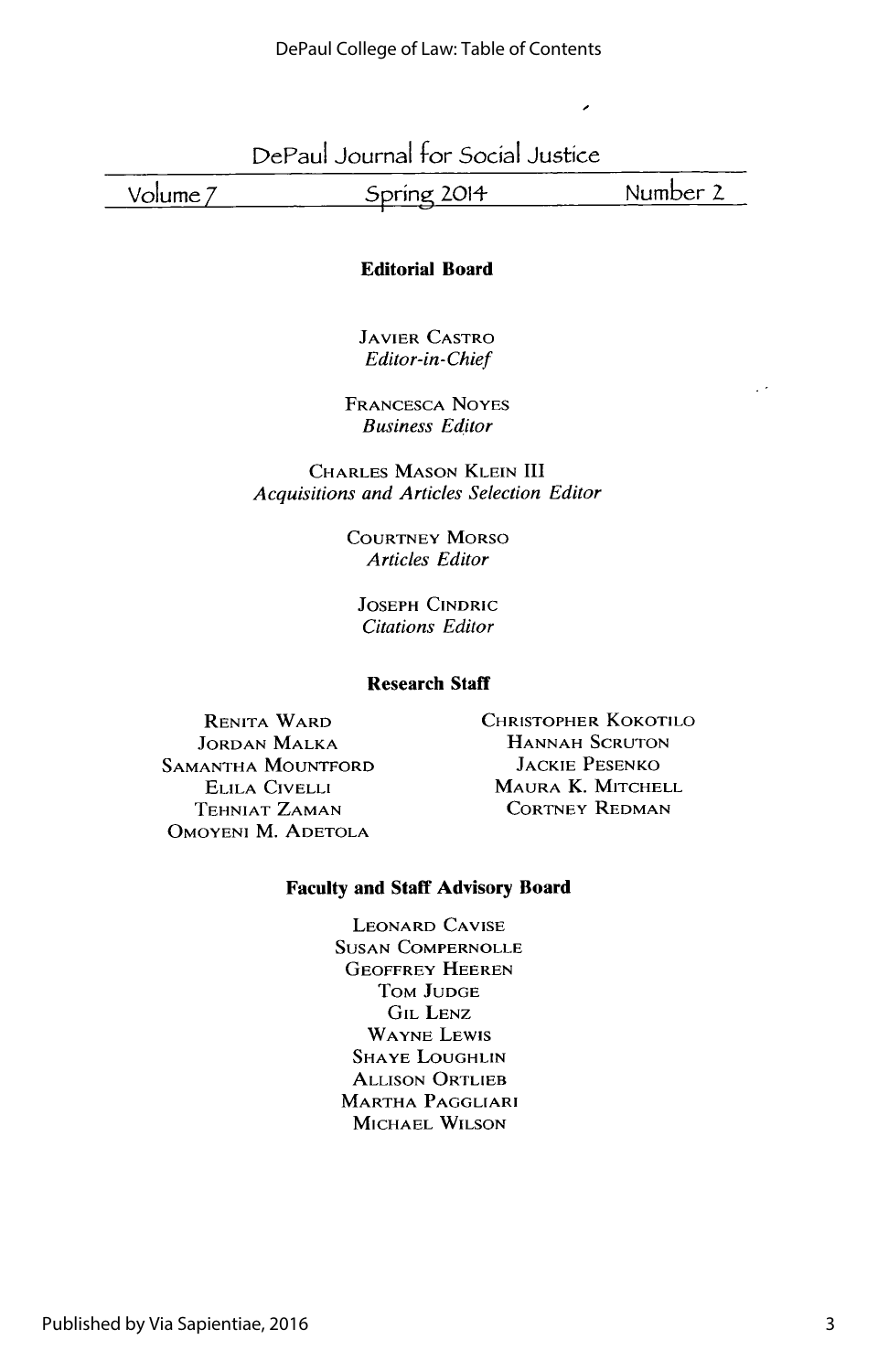## **DEPAUL UNIVERSITY COLLEGE OF LAW**

### **GENERAL ADMINISTRATION**

REv. DENNIS H. HoLrSCIINEIDER, **C.M., Ed.D.,** President **REV. JOHN** T. RICHARDSON, **C.M.,** Chancellor Patricia **D.** O'Donoghue, Interim Provost RonERr L. **KoZOMAN, C.P.A.,** Executive Vice President REV. EDWARD R. UDOVIC, C.M., Ph.D., Secretary of the University **JEFFREY J. BETIIKE,** Treasurer of the University **J.D. BINDENAGEL,** Vice President for Community, Government, **&** International Affairs **JAY BRAATZ, Ed.D., Vice President for Planning & Presidential Administration** CINDY **SUMMERS,** Interim Vice President for Student Affairs MARY **C.** FINGER, Senior Vice President for Advancement BONNIE FRANKEL, **C.P.A.,** Vice President for Finance MARK HAWKINS, Controller RonERT **JANIS,** Vice President for Facilities Operations DAVID H. KALSIEEK, Ph.D., Senior Vice President for Enrollment Management **&** Marketing **CINDY** LAWSON, Vice President of Public Relations and Communications Bon MCCORMICK, Vice President for Information Services PATRICIA **O'DONOGHUF,** Vice President for Alumni Outreach **&** Engagement ELIZAIIEIi F. ORTIz, **Ed.D.,** Vice President for Institutional Diversity **&** Equity Jost **D.** PADILLA, **J.D.,** Vice President and General Counsel

### **LAw ADMINISTRATION**

**GREGORY MARK,** Dean

DAVID L. FRANKLIN, Vice Dean

**MICIIAFL S. BURNS,** Dean, Admissions **&** Student Administration

**WILLIAM CHAMBERLAIN,** Dean, Law Career Services

**STEVEN R. GREENBERGER, Dean of Faculty** 

**BRIAN F. HAVEL, Dean for Administration** 

NANCY HERSHFIEILD, Dean, Development **&** Alumni Relations

DEBORAll HOWARD, Dean of Institutional Strategy, Planning

**ANGELA** LILLY, Chief of Staff **&** Operations

**ANIDRIEA D. LYON,** Dean of Clinical Programs

**KORTNEY MOORE,** Director, Marketing **&** Communications

HOWARD M. RUBIN, Dean for Lawyering Skills

**FRANCINE SOULINAS,** Dean, Strategic Community Alliances

**SUSAN E. TIlROWER,** Director, Legal Writing **&** Research Program

**DIANA C.** WHITE, Dean, Student Affairs

### **LAW FACULTY**

**BENJAMIN E. ALsA,** Instructor: B.S., DePaul University; **J.D.,** Loyola University of Chicago **SIOBAN** AUSIOL, Instructor: B.A., University of Texas; **J.D.,** Loyola University of Chicago

PHILLIP S. ASHLEY, Associate Professor: B.A., Rockford College; J.D., Tulsa University; LL.M., New York University

M. **CIIIERIF BASSIOUNI,** Distinguished Research Professor: **J.D.,** Indiana University; LL.M., John Marshall Law School; **S.J.D.,** George Washington University

**MARY BECKER,** Distinguished Research Professor: B.S., Loyola University of Chicago; **J.D.,** University of Chicago

**MARY ANN BECKER,** Instructor: B.A., Northwestern University; **J.D.,** DePaul University

MONU BEDI, Assistant Professor: B.A., Dartmouth College; M.Phil, University of Cambridge, **U.K.; J.D.,** Harvard

**BAR13ARA** B. BRESSLER, Associate Professor: B.S., University of Minnesota; **LD.,** DePaul University

**EMILY CAUBLE,** Visiting Professor:

**LIEONARD** L. CAVISE, Professor: B.A., Hamilton College; **J.D.,** Georgetown University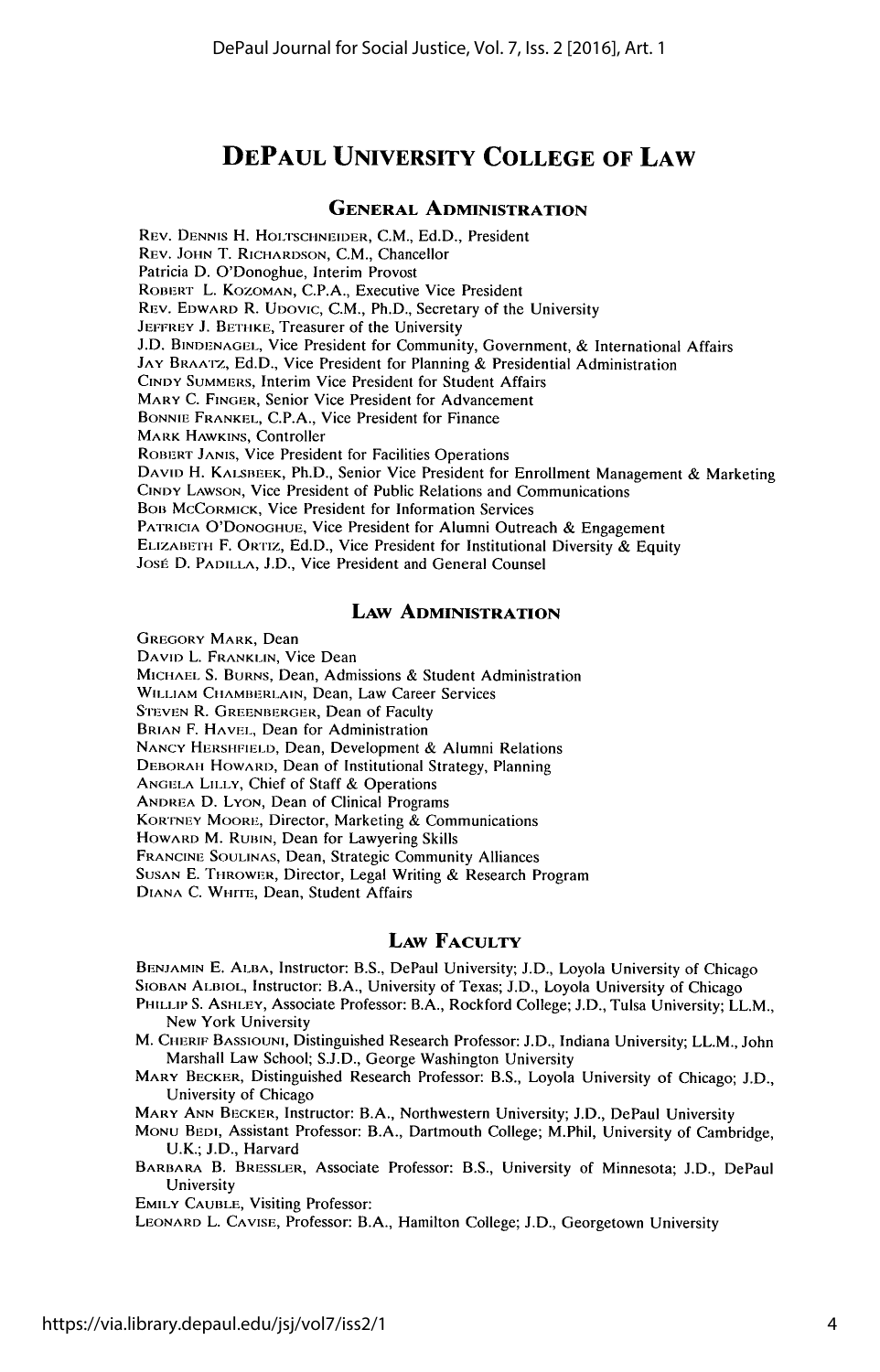**Sumi** K. CHO, Professor: B.A., **J.D.,** Ph.D., University of California

ALBERTO R. **COLL,** Professor: B.A., Princeton University; **J.D.,** Ph.D., University of Virginia

MICHELLE BROWN **CUE,** Instructor: B.A., University of Illinois; **J.D.,** University of Illinois

**JOHN** F. DECKER, Professor Emeritus: B.A., University of Iowa; **J.D.,** Creighton University; LL.M., New York University; **J.S.D.,** New York University

- GRAEME B. **DINWOODIE,** Visting Professor: L.B. Glasgow University; LL.M., Harvard Law School; **J.S.D.** Columbia Law School
- KATHERYN M. **DUTENHAVER,** Associate Professor: B.A., North Central College; **J.D.,** DePaul University
- **FREEMAN** L. FARROW, Assistant Professor: B.A., Amherst College; M.D., University of Massachusetts Medical School; **J.D.,** University of Michigan

**DAVID** L. FRANKLIN, Associate Professor: B.A., Yale College; **J.D.,** University of Chicago

JEROLD A. FRIEDLAND, Professor: B.A., M.A., New York University; J.D., Brooklyn Law School; LL.M., Georgetown University

**STEPHANIE** Fusco, Visiting Professor: **J.S.D.** Stanford; **J.S.M.;** M.B.A.; LL.M

- PATTY GERSTENBLIYIH, Distinguished Research Professor: A.B., Bryn Mawr College; Ph.D., Harvard University; **J.D.,** Northwestern University
- ANDREW Gotro, Associate Professor: B.A., Dartmouth College; **J.D.,** Duke University
- **STEVEN** R. GREENBERGER, Associate Professor: B.A., University of Illinois; **J.D.,** Yale University
- **MICHAEL** GRYNBERG, Associate Professor: B.A., Carleton College: **J.D.** University of Virginia School of Law
- RAYMOND **J.** GRZEBIELSKI, Associate Professor: B.A., Northwestern University; M.B.A., University of Chicago; **J.D.,** Northwestern University; LL.M., Georgetown University
- BRIAN F. HAVEL, Professor: B.A., M.A., B.C.L., University of Dublin; LL.M., **J.S.D.,** Columbia University
- MAX HELVESTON, Assistant Professor: B.A., University of Michigan; **J.D.,** Yale University
- DONALD **H.J. HERMANN,** Professor: A.B., Stanford University; M.A., Northwestern University; **J.D.,** Columbia University; LL.M., Harvard University; Ph.D., Northwestern University; **M.A.A.H.,** Art Institute of Chicago
- MICHAEL **S. JACOBS,** Distinguished Research Professor: B.A., Dartmouth College; **J.D.,** Yale University; M.P.H., Johns Hopkins University

BARRY **KELLMAN,** Professor: B.A., University of Chicago; **J.D.,** Yale University

- **SANDRA** KUPELIAN, Instructor: B.A., University of Wisconsin; **J.D.,** DePaul University
- ROBERTA R. KWALL, Raymond P. Niro Professor of Intellectual Property: A.B., Brown University; **J.D.,** University of Pennsylvania
- **STEPHAN A. LANDSMAN,** Robert **A.** Clifford Professor of Tort Law and Public Policy: B.A., Kenyon College; **J.D.,** Harvard University
- **JULIE D.** LAWTON, Assistant Professor: B.S., Florida A&M University; **J.D.,** Howard University; LL.M., Georgetown University

WAYNE K. LEWIS, Professor: B.A., Rutgers University; **J.D.,** Cornell University

- MARGIT **LIVINGSTON,** Professor: B.A., Augsburg College; M.A., **J.D.,** University of Minnesota; LL.M., University of Illinois
- **ANDREA D.** LYON, Professor: B.A., Rutgers University; **J.D.,** Antioch School of Law

**JODY** MARCUCCI, Instructor: B.A., University of Wisconsin; **J.D.,** DePaul University

- GREGORY MARK, Dean: B.A., Butler University; **J.D.,** University of Chicago; M.A., Harvard University
- CARY MARTIN, Assistant Professor: B.S., University of Illinois; **J.D.** Northwestern University School of Law
- **PAUL S.** MILLER, Instructor: M.F.A., Temple University Tyler School of Art; **J.D.,** Fordham University
- MARK MOLLER, Assistant Professor: B.A., Duke University; **J.D.,** University of Chicago Law School; LL.M., University of Cambridge

**DANIEL 1.** MORALES, Assistant Professor: B.A., Williams College; **J.D.,** Yale University

**ALLEN** MoYE, Associate Professor: B.A., Howard University; **J.D.,** University of Richmond; **M.L.S.,** Catholic University

MARLENE NICHOLSON, Emeritus Professor: B.A., **J.D.,** University of California at Los Angeles ALLISON **I.** ORTLIEB, Instructor: B.A., **J.D.,** University of Chicago

BRUCE L. OrrLEY, Professor: B.A., University of Missouri; M.A., University of Iowa; **J.D.,** University of Iowa; LL.M., Columbia University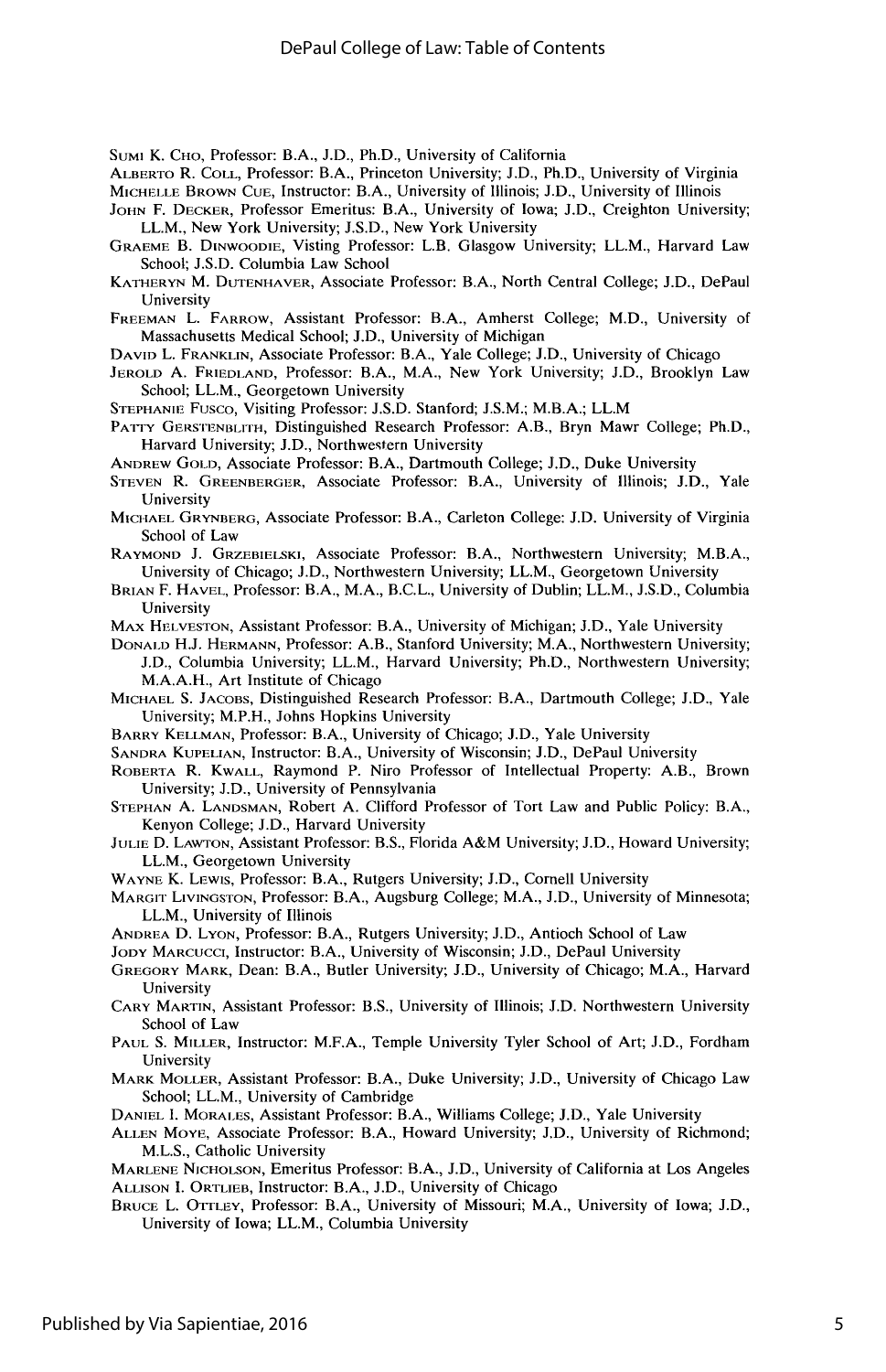**MARTHA PAGLIARI,** Instructor: B.A., University of Notre Dame; **J.D.,** DePaul University **STEVEN RESNICOFF,** Professor: B.A., Princeton University; **J.D.,** Yale University

JOHN C. ROBERTS, Professor: B.S., Northwestern University; LL.B., Yale University

ZOF, ROBINSON, Assistant Professor: B.Mus., Queensland Conservatorium of Music, Griffith University; B.A., Australian National University; LL.B., Australian National University; **J.D.,** University of Chicago

DAVID RODRIGUEZ, Visiting Professor: B.S., University of Illinois; **J.D.,** University of Michigan HoWARD M. RUBIN, Associate Professor: B.A., University of Illinois; **J.D.,** DePaul University

**JANE** RUTiERFORD, Professor: A.B., University of Chicago; **J.D.,** University of Michigan

- **JOSHUA D. SARNOFF,** Professor: B.S., Massachusetts Institute of Technology; **J.D.,** Stanford University
- **STEPHEN A. SIEGEL,** Distinguished Research Professor: B.A., Columbia University; **J.D.,** LL.M., Harvard University
- RoBERr SMITH, Visiting Professor: B.A., University of California; **J.D.,** Harvard University
- TERRY SMIT, Distinguished Research Professor: B.A., Brown University; **J.D.,** New York University
- WILLIAM W. **STUART,** Professor: B.A., Stanford University; LL.B., Washington and Lee **University**
- **SUSAN E.** THRowER, Associate Professor: B.A., University of Virginia; **J.D.,** Wake Forest University
- **ALLISON** BROWNELL TIRRES, Assistant Professor: B.A., Princeton University; M.A., **J.D.,** Ph.D., Harvard University
- **DIBORAH** TUERKHEIMER, Professor: B.A., Harvard University; **J.D.,** Yale Law School
- **VINCENT** VITULLO, Emeritus Professor: A.B., **J.D.,** Loyola University of Chicago; LL.M., Yale University
- **ANTHONY G. VOLINI,** Instructor: B.S., Benedictine University; **J.D.,** Loyola University of Chicago
- MARK **C.** WEBER, Vincent de Paul Professor of Law: B.A., Columbia University; **J.D.,** Yale University
- **JUDGE** WARREN **D. WoLFSON,** Distinguished Visiting Professor: B.S., University of Illinois at Chicago; LL.B., University of Illinois

#### **VINCENT G. RINN LAW LIBRARY**

- **ALLEN** R. MOYE, Director **&** Associate Professor: B.A., Howard University; **J.D.,** University of Richmond; **M.L.S.,** Catholic University
- WALTER **BAUMAN,** Librarian, Government Documents: B.A., University of Illinois at Chicago; **M.L.S.,** Rosary College
- MARK **GIANGRANDE,** Librarian, Legal Research Specialist: B.S., Northwestern University; **J.D.,** IIT Chicago-Kent; **M.L.S.,** University of Texas
- DENISE GLYNN, Librarian, Head of Cataloging: B.S., Northern Illinois University; M.L.S., Rosary College
- MILTA HALL, Associate Director, Public Services: B.A., Memphis State University; M.A., University of Wisconsin, University of Illinois; **J.D.,** DePaul University
- MARY Lu **LINNANB,** Associate Director, Technical Services: B.A., Marquette University; **M.L.S.,** University of Wisconsin at Milwaukee
- **MICHAEL** SCHIFFER, Associate Director, Computer Services: B.A., University of Chicago; **J.D.,** University of Michigan; **M.L.S.,** Rosary College
- MARIA WILMER, Librarian, Legal Research Specialist: B.A., **A.M.L.S.,** University of Michigan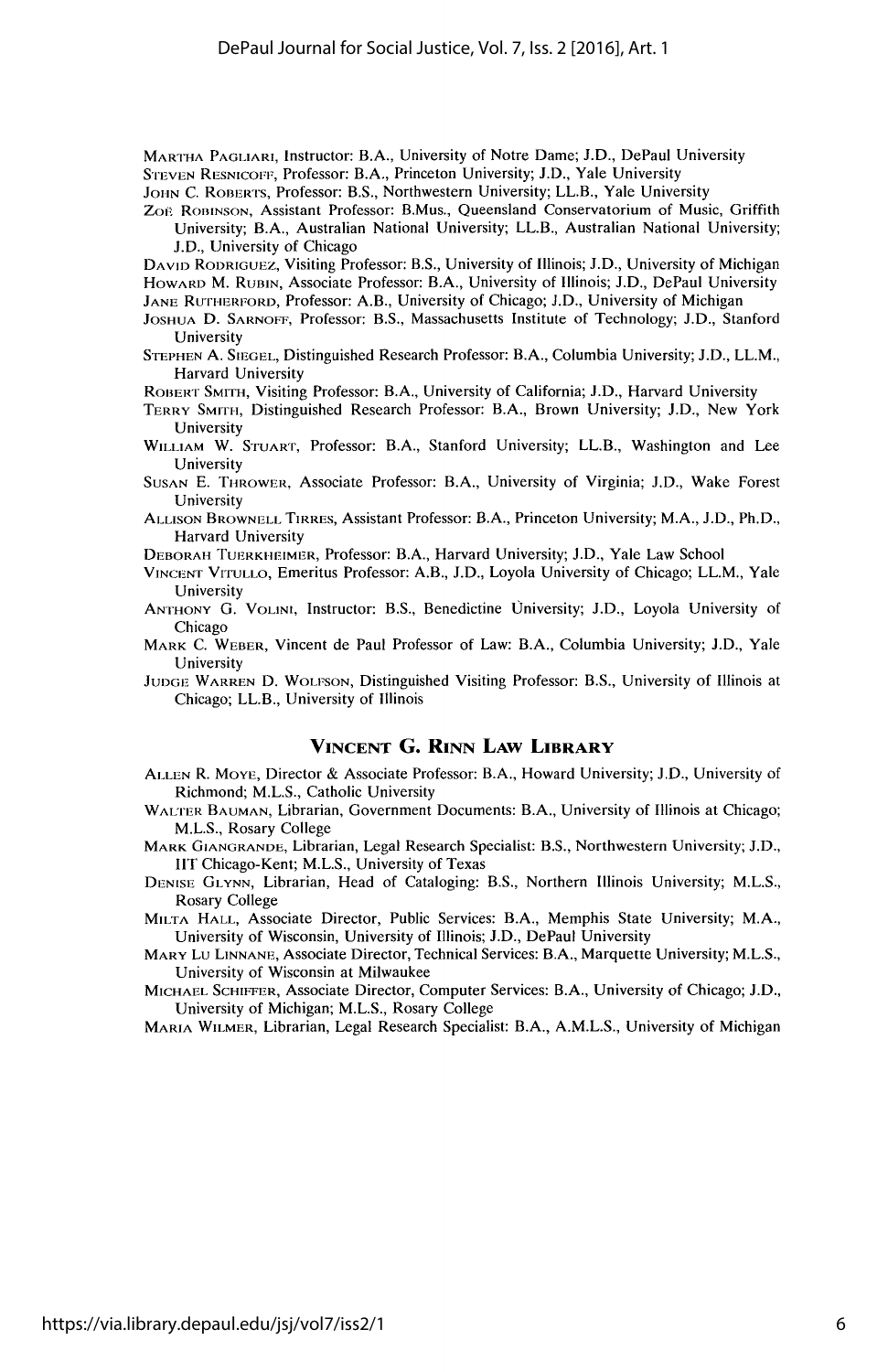#### **ADJUNCT FACULTY**

**MICHAEL BERGMANN, J.D. STEVE** BRANSTEDT, **J.D. HON. JACK** HYNES, **J.D.**  $C$ ATHERINE BREMER, **J.D.** HON. MARY M. BROSNAHAN, J.D. LILIANNA KALIN, J.D. **VINCENT BROWNE, J.D. SUSAN L. KENNEDY, J.D. PATRICK BRUKS, J.D. CHERYL KETTLER, J.D.** PATRICK BRUKS, **J.D. HON.** ANTHONY **CALABRESE, J.D.** BRENT KiDWELI, **J.D. ZACHARY CALO, J.D. HON. JOHN KIRBY, J.D.**<br>**MARY ANNE CAPRON, J.D. <b>KENNETH KRAUS, J.D. MARY ANNE CAPRON, J.D. NATALIE** CARLOMANGO, **J.D.** MICHAEL KRZAK, **ID.** CHRISTOPHER CARMICHAEL, **J.D.** ROBERT **LABATF, J.D.** PATRICK CASSIDY, **J.D.**<br>James Clark, J.D. **MICHAEL CLARK, J.D.** LISA LEVINE, J.D.<br>**Z**achary Clopton, J.D. **IRVING LEVINSON, J.D. Z**ACHARY CLOPTON, J.D. **IRVING LEVINSON, J.J.**<br>BRIAN COLLINS. J.D. **BRIAN LEWIS, J.D.** Brian Collins, **J.D.**<br>Karen Conti. J.D. **SUSAN** Cox, **J.D.** KATY LEWIS, **ID. JULES CRYSTAL, J.D. ROBERT LOEB, J.D. ROBERT LOEB, J.D. MARY RITA LUECKE. DANIEL CULLEN, J.D.** 

CATHERINE DIEBEL, **J.D.** 

KELLI DUDLEY, **J.D.** COLIN **DUNN, J.D.**

BRAD **EBNER, J.D.** BRADLEY ERENs, **J.D.** PAUL **FINE, J.D.** LAWRENCE Fox, **J.D.** ROBERT GEVIRTZ, **J.D.**

**HON.** DANIEL **GILLESPIE, J.D.**

**LEONARD GooDMAN, J.D. ELLEN GUTIONTOV, J.D. SUSAN** HADDAD, **J.D.**

JEFF **ATKINSON, J.D.** MARIA HARRIGAN, **J.D. J.D.**<br>Hon. Jack Hynes, J.D. **JAMES** CLARK, **J.D.** VALARII- LEOPOLD, **J.D. O. GREGORY LEWIS, J.D. KATY LEWIS, J.D. J.D.** TERRENCE MACCARTHY, **J.D.** Scorr **MAIN, J.D. CRYSTAL MARCHIGIANI, J.D.** SIBYL MEDIE, **J.D. ALAN** MILLS, **J.D. JoEY MOGUL, J.D. SANDY** MORRIS, **J.D. MICHAEL** MORRISSE'Y, **J.D.** ANDREW **MOSHIRNIA, J.D.** CRAIG **MOUSIN, J.D. LAURENCE** MRAz, **J.D.**

**JoHN** MULLIGAN, **J.D.** BRIAN **NACH, J.D.** PETER **NEWMAN, J.D. JENNIFER** NIEMEc **DUNN, J.D.** KievIN **NOONAN, J.D.** KEVIN PAK, **J.D. JoHN PANIAGUAS, J.D. DEBORAH** PERGAMENT, **J.D. JAY** READEY, **J.D.** Two REHBOCK, **J.D.** TRISIi RICH, **J.D.** MARTIN ROBINS, **J.D. SUSAN** SCHIERL SULLIVAN, **J.D. JoHN** SCHMIDT, **J.D. KATHERINE SCHOSTOK, J.D.** HELENE SHAPO, **J.D. SAM SHIM, J.D.** JOEL SIMBERG, **J.D.** JAMES SIMON, **J.D.** ELIZABETH **SIMON, J.D.** Jul LI- VERGOOD **SIMPSON, J.D. STANLEY** SKLAR, **J.D.** BARRY SPECTOR, **J.D.** KATHRYN STARSHAK, **J.D.** GERALDINE STROKA, **J.D.** LAWRENCE SWIBEL, **J.D.** JILL **TANZ, J.D.** JOI THOMAS, **J.D.** JoSEPii **THOMPSON, J.D.** ELIZABETII VISTINE, **J.D.** TORRICK WARD, **J.D.**

**LAURA** WEILER, **J.D.**

Published by Via Sapientiae, 2016